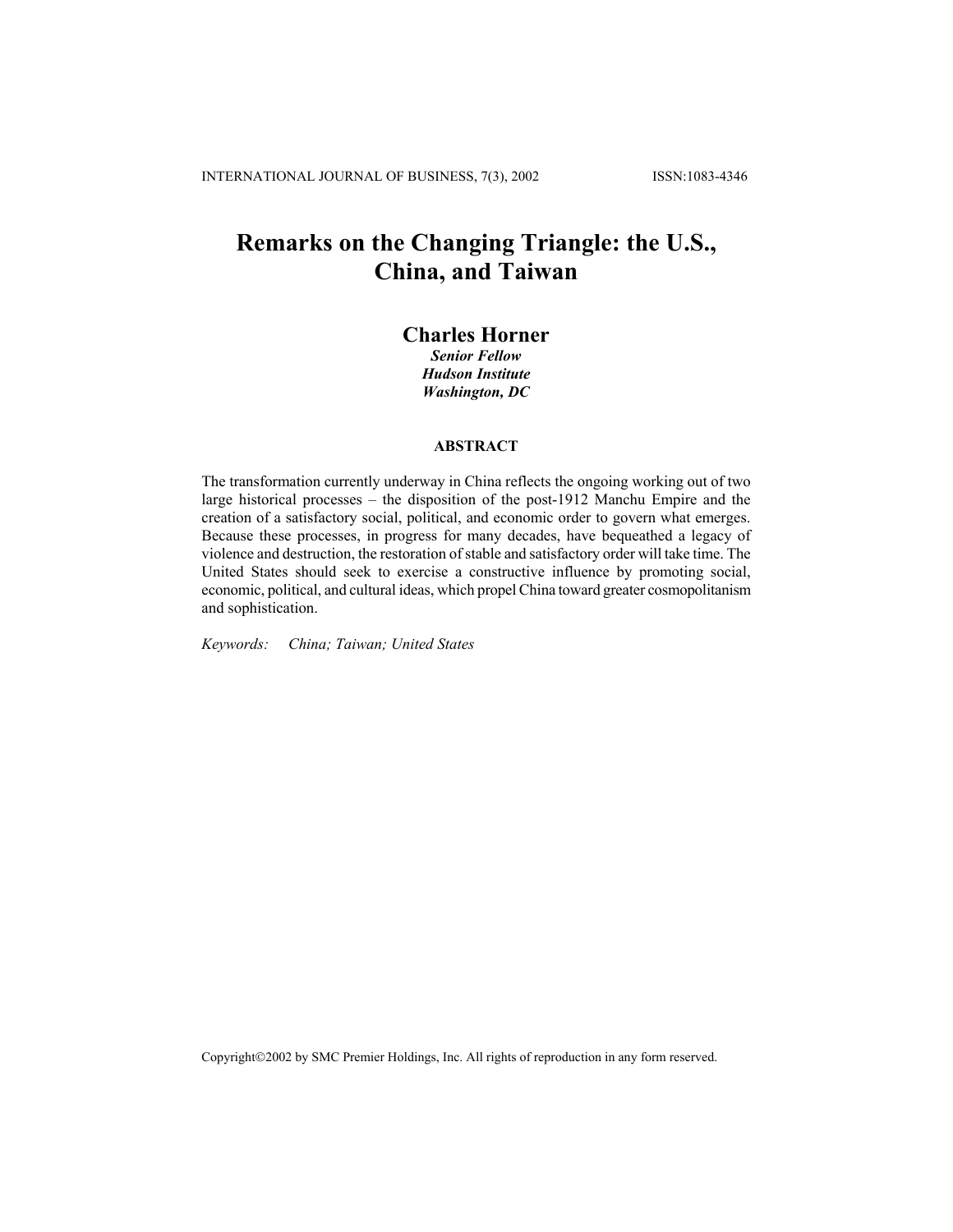## **REMARKS**

Early in his tenure as President Kennedy's Secretary of State, in the midst of one of those periodic flare-ups of what was then known as the Berlin Problem, Dean Rusk was asked whether he wanted to be remembered as the Secretary of State who had solved the Berlin Problem once-and-for-all. No, Rusk, said, his ambition was far more modest: to be remembered as but another in the long line of Secretaries of State who had inherited the Berlin Problem from his predecessor and passed it on to his successor.

By l96l, Mr. Rusk had learned something about intractable problems from his prior service. He had the misfortune to be Assistant Secretary of State for Far Eastern Affairs at the time of the establishment of the Communist regime in China. And worse misfortunes were to await him, for he served during the Vietnam War, a problem which *he* was able to bequeath to his successors, just as Messrs. Byrnes, Stetinius, Marshall, Acheson, Dulles, and Herter had passed on Berlin to him.

The Berlin Problem, at long last, is no longer with us. But so hardy are the remaining perennials of international affairs we barely notice. The late-l940s, it seems, was quite a seedtime for such problems that are still with us: Kashmir, Palestine, Korea, Yugoslavia, Indonesia, Cambodia, and our very own Taiwan. And we can go back even further, for are not these problems in one-way or another the detritus of World War I, the remains of empires long gone: the Ottomans, the Hapsburgs, the Hohenzollerns, the Romanovs and the Aisin Gioro, the Manchu imperial clan, whose empire ended in l912? Back then, would anyone have imagined that some Americans would be gathered in St. Louis, Missouri, to ponder what to do with *that* estate?

What will become of it? To borrow Chou En-lai's assessment of the effects of French Revolution, it's too soon to tell.

After all, among the U.S., China, and Taiwan, it is only the United States about whose shape and government we can speak of with some reasonable assurance. We have, today, a fair idea of what the United States has come to look like, though it is a fairly recent creation, so far as history goes. Hawaii became a state in l959, a mere 2,000 miles off the American mainland. Yet it became part of the U.S. because it very much wanted to be. Today, though by heritage, it is Polynesian and Japanese and Chinese, it feels quite at home inside the Union. On the other hand, there is Puerto Rico, European-Christian, yet more than a little confused about its connection to the mainland. So it is some kind of something; should we call it a self-governing autonomous region, even though it fields its own Olympic team?

Most countries are like that. They are very recent creations, their borders moving around, and different sorts of people sometimes inside, sometimes outside. In the twentieth century, Germany was all over the map; for many other European peoples, changes of sovereignty were so routine as sometimes to be noticed only in the official names of places in the postal gazetteer. The South Asian subcontinent is still trying to work this out, as is most of Africa for that matter. Remember: between 1607 and 1776, we Americans could not get to a satisfactory place for ourselves inside the British Empire, so we fought against it for eight years. Then, we couldn't agree among ourselves on the organization and governance of our vast territorial holdings, and the result was a civil war.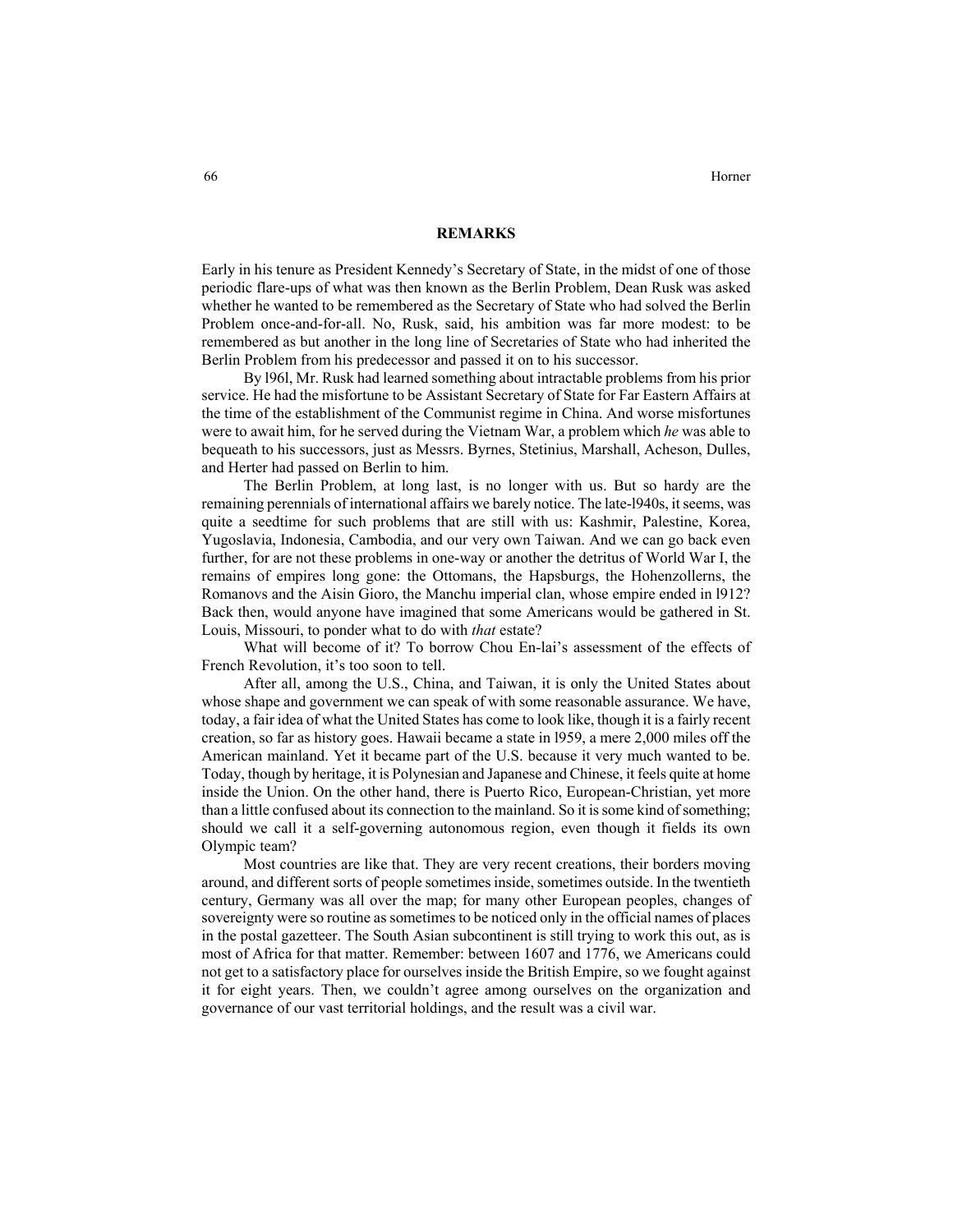In this respect, China is like other places in modern times -- like Russia or India or Germany or the United States -- caught up in the questions, first, of what belongs inside and what stays outside and, second, how what stays inside is to be organized and governed. Yet of all these places, China has actually had the hardest time, the most violent, the most unpredictable and, still, maybe, even the most unsettled yet.

These two questions are still a long way from resolution in China, and for the Chinese. Moreover, cataclysmic violence associated with them is still so recent, still so shaping and influential a force in China's society and politics that, unhappily, the notion of a peaceful resolution contends with the living memory of violence that dominates the consciousness of all Chinese alive today, or of their parents.

The violence is part-and-parcel of two great issues better, two ongoing processes, that have been working themselves out since the collapse of the imperial system in l912, and neither one is anywhere close to a stable resolution. The first is the transmogrification of the Manchu empire into a new political entity, a Chinese Republic if you like, and an acceptable resolution about what belongs inside that Republic, and what belongs outside. It is not self-evident that every place that ever was a part of that empire wishes to be, or ought to be, or even can be, a part of that Republic. For centuries, deciding what would be inside and outside of the Empire was internationalized and violent and complicated; deciding what will devolve into the Republic, and what will settle elsewhere, has shown itself comparably destructive and dangerous.

But no matter the geographical shape of this thing, whatever comes to be included inside will be big and populous, and therefore the organization and governance of that vast entity will be difficult, contentious and not very predictable. We may be accustomed to an ageless China, but the China we know, or think we know, is quite a recent creation. One great theme of Asia's history and of the world's history, in the twentieth century is, precisely, the creation of China out of the Manchu empire. Though that empire came to be governed from Beijing, there was more to that empire that China alone. To the historic core, the Manchus had added Manchuria, Mongolia, Chinese Turkestan (that is, east Turkestan, or Xinjiang, "New Territories" as the Chinese style it, amounting to several hundred thousand square miles) and Tibet, and some other things also. So, when the Republic of China in l912, and the Peoples Republic of China in l949, took claim to this real estate, China was twice as large as it had been in 1644, the last year of the Ming dynasty. The fundamental claim is a long way from acceptance, which is why the current government in Beijing is so concerned with it.

Generally speaking, the ninety percent of the population that is Han Chinese lives in the eastern half of the country, more or less. The western part is relatively underpopulated, and people who are not Chinese, Turkish peoples, Kazakhs, Kirghiz, inhabit huge tracts of it.

Xinjiang is a conspicuous example. It was hard enough for the Manchus to hold onto it. During the early republic, the far northwest China was *de facto* independent; the PRC quite brutally established its sway, and still uses considerable brutality to hang on to region. In recent years, dozens of resistors to Beijing's rule have been executed; PLA presence has been expanded, and Han Chinese have been moved in from other regions. The point is that, regardless of how one assesses the merits of conflicting claims, claims are in conflict. Moreover, keeping Xinjiang inside informs much of China's relations with the Islamic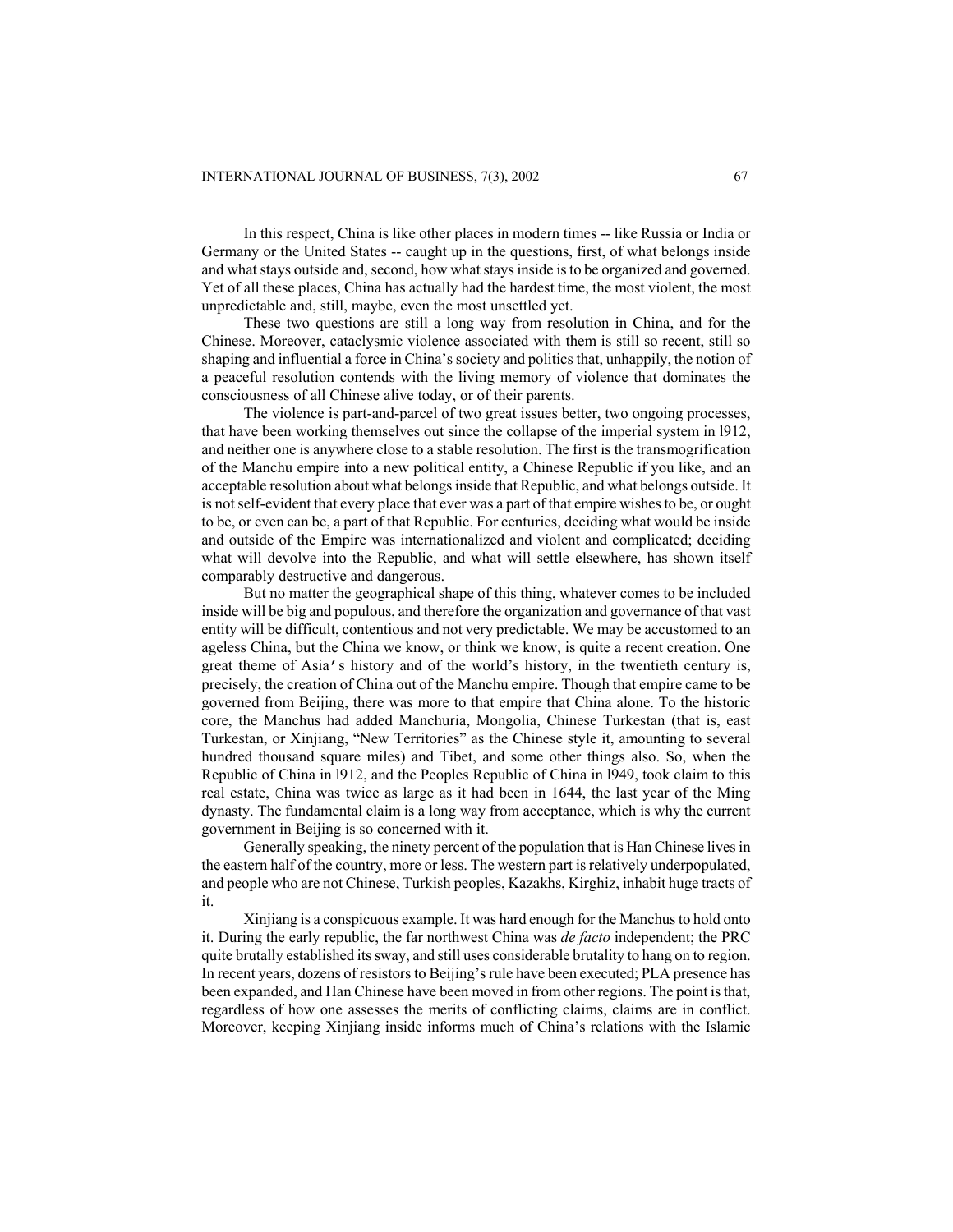world, for this is a complex international matter. Islamicism is a potent political force, as China itself knows, having promoted it during the Afghanis' war against the Soviet Union. Those who might provoke such sentiments against Beijing in Iran, Saudi Arabia, Pakistan, Afghanistan, Turkey, Russia, not to mention some in the newly independent countries once part of old Soviet central Asia, are the object of Beijing's assiduous and careful courtship. Let us remember: in the l930s and 1940s, when the peoples across China's borders inside the old USSR were having a hard time of it, staying as far away from all of that made sense. On the other hand, today, with the USSR defunct, one's Turkic kinsmen across the border have states of their own, whereas overbearing, brutal, Beijing-based rule persists. These divisions are arbitrary and accidental, not rooted in consistent moral reasoning and, as such, are a permanent structural problem for Beijing, and Beijing knows it.

We can say same about Tibet. Beijing sent military forces into the region in l950 to re-establish Chinese rule, armed resistance persisted for a decade, and the status of the area is far from settled. It, too, is an international matter and is an issue in Beijing's relations with influential publics in Europe and North America. And, if this were not enough, Beijing also propounds a definition of China which includes many places which several other countries think of as parts of *themselves* India, or Japan (the Senkakus) or the various maritime and land boundary questions involving Vietnam, Thailand, Malaysia, the Philippines, and Indonesia.

At the same time, this unsettled issue of what belongs inside China is inseparably linked to another question concerning the Manchu patrimony: how is this huge and varied piece of real estate, with its range of peoples and topography and history, going to be organized and governed? It is not a unique sort of problem in the world, but just because Russia and South Asia and Africa are all convulsed by it, doesn't make it any less significant in understanding contemporary China.

Just as ageless China turns out to be a constantly shifting place of frequently redrawn boundaries, fatalistic China, at least so far as politics is concerned, is an equally gossamer concept. Political issues in China are taken very seriously and throughout the country's history they have been prone to resolution not by reason, but by violence. The supposed achievement of unification of the country under the Communists in 1949 scarcely created civil peace, for political violence, now called The Great Leap Forward or the Cultural Revolution, or the Criticize Confucius and Lin Piao Campaign continued in a new form.

It is therefore important to say: the last twenty years have seen the longest period of relative civil peace inside China in the past two centuries, but one must hasten to emphasize the qualifying *relative*. Without offering a too-long and depressing list, let me offer one case. A dozen years ago, perhaps two thousand people were massacred in the central square of the capital city. We are appalled by it, to be sure, but it is somehow routinized into our thinking. And yet there is not another capital *in the world*, which has seen such a thing within anyone's memory.

In sum: given the simple fact that we are from a stable and predictable understanding about either the shape or China or of its governance, or of its future shape, or of its future mode of governance, can we be surprised that the future of Taiwan (itself another Manchu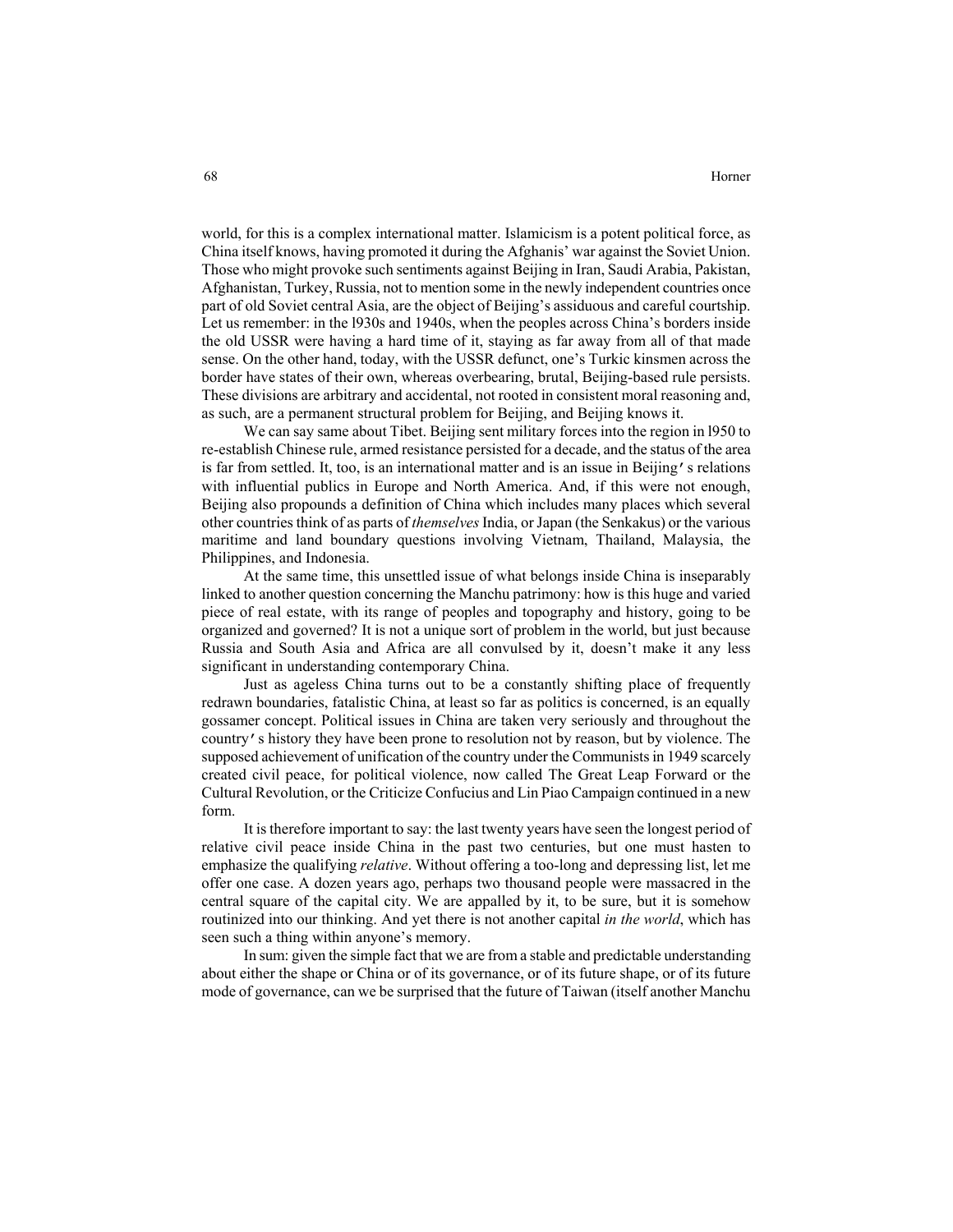add-on to China) and its relation either to the Chinese mainland or to the United States remains problematical?

Indeed, people on Taiwan are far from united on the simplest of terms -- whether Taiwanese and Chinese are one and the same thing, or whether they are different, and whether, if different, how they are different. To be sure, there is a much improved system for debating and resolving these and related questions, better than the system of martial law and enforced fantasizing that existed until 1987 (yes, till that recently) but people on Taiwan, even if feeling secure about the stability of their internal arrangements (though one can wonder about that) still crave reassurance, and do not get as much as they would like.

Taiwan figures substantially in the questions about the shape and governance of China, and certainly in the internationalization of those questions, for its future presents strategic issues for the United States, *no matter who* governs the place, *no matter how* the issues between Taiwan and the mainland are resolved.

Which brings us to the Bush Administration, and how it figures in this. Like Secretary Rusk and his inheriting of the Berlin Problem with which I began this talk, Secretary Powell could, I suppose, thank all his predecessors since l950 who have managed to pass on the Taiwan problem to him, more or less intact. Indeed, quite a lot has happened since then, but the deep structure of the Taiwan problem has not changed very much at all. What has changed is that Asia as a whole, and China, and Taiwan, indeed, the world, has become far more agreeable places today than they were then.

That astonishing violence, which characterized the history of Asia in the twentieth century, is much abated today. Extraordinary violence, war everywhere, internal war, external war became so commonplace that we did not then, nor do we now, appreciate the combined horror of the events. We are therefore not well prepared for what we see today which, to put it cautiously, is something beginning to resemble peace. In this fundamental respect, the situation faced by President Bush and his administration is very different from that faced by their predecessors.

This peace -- and let us cautiously call it that -- is a necessary pre-condition for further improvements and for that very reason, its origins, like the origins of war, are worthy of careful study. Where did this peace come from? More precisely, what is the connection between the greater internal peace inside China and the greater peace, internal and external, throughout the region? China constantly threatens violence and employs violence in shaping itself as a geographical expression and as a political system. How much of that can China's internal arrangement *and* the regional system take? If the former breaks down, what happens to the latter?

Now: if we connect these two things in this way, that is, if we try to get to some understanding of the relationship between what goes on inside China and what goes on outside, our new Administration will ponder how to bring our influence to bear on *both* these matters. We well understand how to maintain military forces and security relationships sufficient to deter the use of military force by China outside of its own borders. And it is essential that we continue to do that, even if it remains demanding and expensive to do so. But deterrence alone is not enough. For though deterrence can often guard against the catastrophic breakdown of regional peace in one way, it cannot guard against a catastrophic breakdown of civil peace inside China, itself a threat to peace in the region.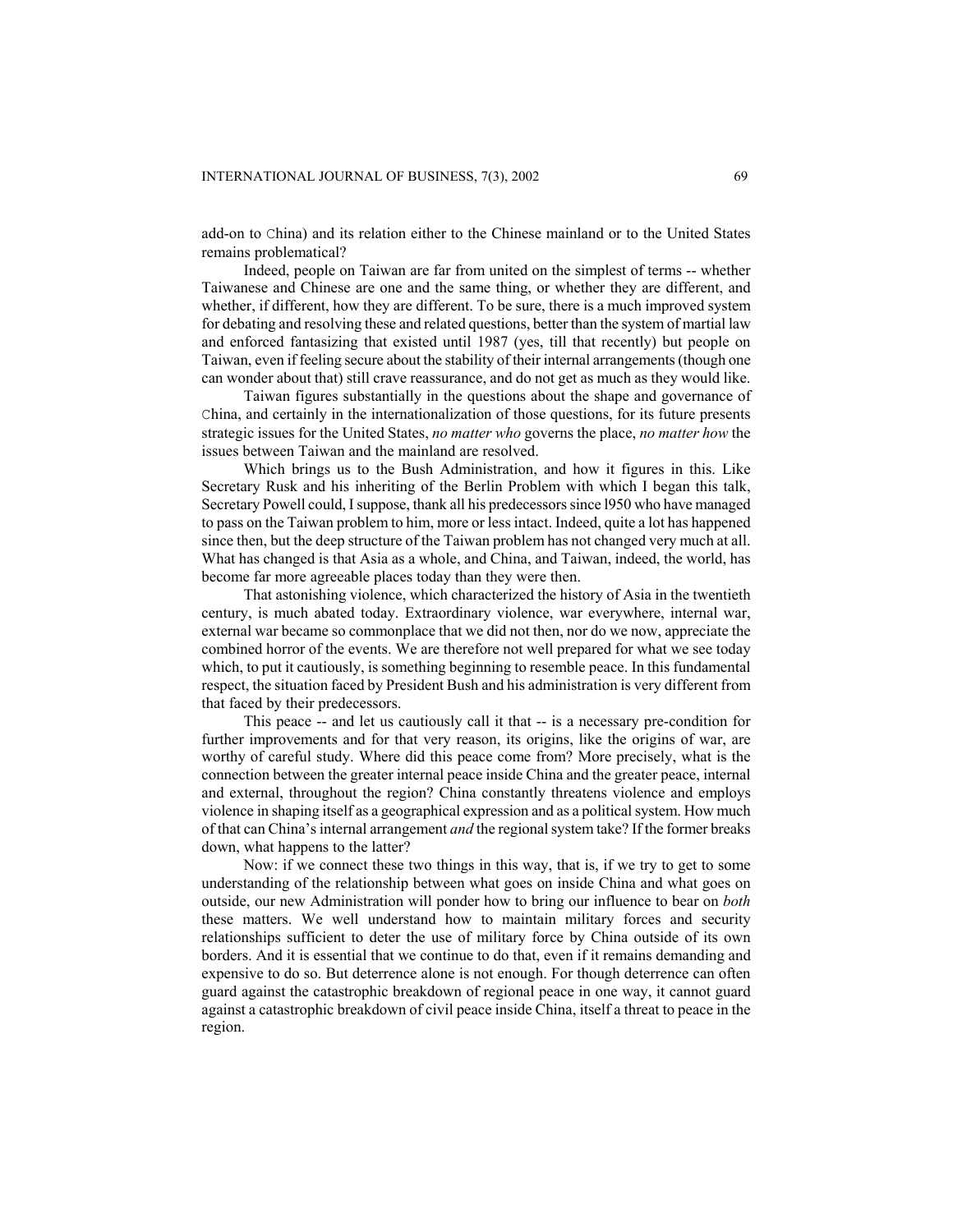To be sure, this is a novel problem; we have little in our experience to instruct us about how to shore up peace inside China, so all the more should we think it through carefully. For but one example, we need a clearer view of what we mean by One China, and therefore, what we mean by a One-China policy. The geographical constitution of China, and the capital-C political Constitution of China are problems for us, whether we want them to be or not because these proverbial internal affairs are too deeply enmeshed in international relationships involving us and many other countries and societies and religions and philosophies and multinational companies and trans-national-nongovernmental organizations, not to mention our old friend, the Balance of Power. In fact, our own concern with what is to be inside of China and how that inside of China is to be governed is in every way the equal of that of the government in Beijing and the peoples of China generally.

What, then, should our attitude be toward the existing arrangements and structures inside the country? Do we support them and subsidize them? Or do we try to dissolve them? Do we continue to repair to abstractions like human rights and democracy, or do we propound our own, more specific, sense of proper and peace-preserving geographical and political Constitutions for this vast region of the world? After all, current Beijing policy in Xinjiang/Turkestan bids fair to promote widespread violence and instability throughout Central Asia, an area of increasing strategic significance. Deterrence will serve in coping with familiar problems of the sort we see today in the South China Sea and the Taiwan Straits. But deterrence, after all, is designed to cope with a conscious kind of expansionist ambition; it is not designed to cope with the violence or chaos that can result from the sustained application of bad government.

In this respect, Beijing is quite right to be concerned with the implications for itself of conflicts in the Balkans or in Chechnya or in Kashmir but, thus far, it seems to be drawing all the wrong conclusions. We, ourselves, need to be far more plain and explicit in saying that the current Constitution of China, in both its forms, is not working, and cannot work, and that is not only China's problem. In fact, I have a sense that the leadership in Beijing somehow senses this, but cannot imagine another arrangement, let alone figure out how to get to it. But, as all of us know, the last time this happened, in the nineteenth century, the transition from the dysfunctional to the new was impossibly difficult and that the issues that arose then have not been satisfactorily resolved to this day.

On the other hand, our new President begins his term not at the beginning of, nor even in the middle of, but at the end of a period of great violence, chaos, and war in Asia. To the credit of his predecessors, they somehow steered us and the rest of the world through all of that, Presidents Truman, Johnson, and Nixon seeing their political careers destroyed in substantial part precisely because they stayed the course in Asia. Yet their very successes occasion a new and demanding agenda.

If President Bush's father could imagine a Europe whole and free after the end of the Cold War in the West, what should his son imagine as conceivable consequences of improved circumstances in the East? For after the collapse of great empires or at the end of tumultuous periods of war, violence, chaos, and disruption, thoughtful people often contemplate a new mega-system, a new grand arrangement, a New World Order, to borrow a phrase once again form the first President Bush. President Wilson put forward such a grand scheme after World War I, but it didn't work. Yet, after World War II, peoples in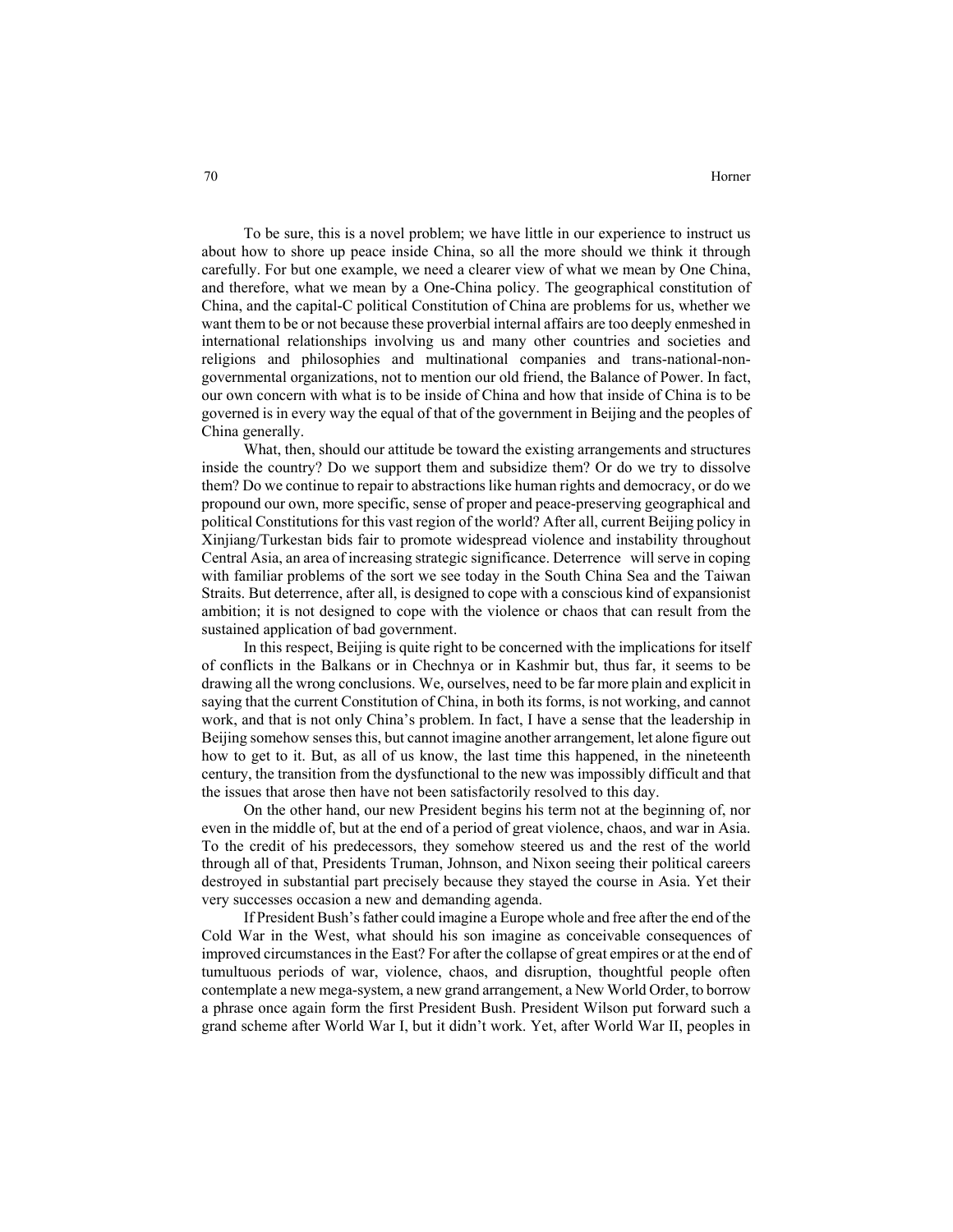Europe, with the support of the United States, propounded new arrangements for the governance of their continent, and these have proceeded successfully, albeit with fits and starts, overcoming the enormous threat from the Soviet Union's counter-system, and now still evolving as our European friends use the luxury of peace to argue strenuously about the European Union and the common currency and a common security policy and their relations with us through NATO.

It is this respect that it is time to think of how the fledgling peace and haltingly emerging unity in Asia can be consolidated. No, the institutions of post-World War II and post-Cold War Europe directed to the resumption of civilized life on that continent cannot be applied in any reflex-like fashion in Asia. But the *idea* behind it, the idea of searching for concrete ways to inform and direct and conduct the resumption of civilized life - normal life, as lived in normal countries -- to borrow phrases that are common in Central And Eastern Europe today -- can now come forward. And, in fact, there is some talk and some action, whether in the expansion of the Association of Southeast Asian States, or in discussions about free trade areas and currency unions.

What about China? It has always had an enormous role in whatever goes on in Asia. Indeed, at times it has played a large role in preserving the peace of the region, for whatever one makes of the internal upheavals in the various countries of Asia throughout history, *interstate* war, when compared to Europe, was in fact very rare.

The Chinese had a theory of peace, a well-developed idea that we might call *Pax Sinica*. Of course, like many things derived from traditional Chinese political philosophy (and traditional Chinese theories about the natural world, for that matter) it did not fit in very well with the modern world. In particular, traditional Chinese diplomacy was not the stuff of coalition building or of give-and-take, but became over time hectoring and overbearing. It presupposed that conflicts among states were resolved by the creation of a hierarchy among states, an arrangement which further presupposed ideological uniformity of a Confucian kind in key places like Japan, Korea, and Vietnam.

*Pax Occidensa*, if we want a comparable tag for the theory of peace that grew up in the Western world, was different; these days, it seems to be expressing itself with terms like trans-national and global, terms which derive from even older ones like universal and cosmopolitan and ecumenical. These are powerful notions and jumbled as they may be, they have great purchase, for there is underway in the world now a new wave of transnational institution-building, whether it's the World Trade Organization, or the expanding European Union, or the proposed International Criminal Court, or the Western Hemisphere Free Trade Area. *Pax Occidensa* may be a theory of peace, but movements associated with it have unsettled domestic politics and international relations all over the world. Even so, Americans on balance seem comfortable with it, or at least with the idea that people can have meetings and write constitutions. We have done that nationally and in each of our states with great and enduring success.

There is going to be, and there has to be, some role for China in this activity of postwar consolidation and institution building. In fact, China wants some role for itself in this new thing because to be forever outside it is to be consigned to perpetual backwardness and, therefore, to inconsequential oblivion, in other words, to stay on the road that China was on in the middle of the nineteenth century. Therefore, things inside China will have to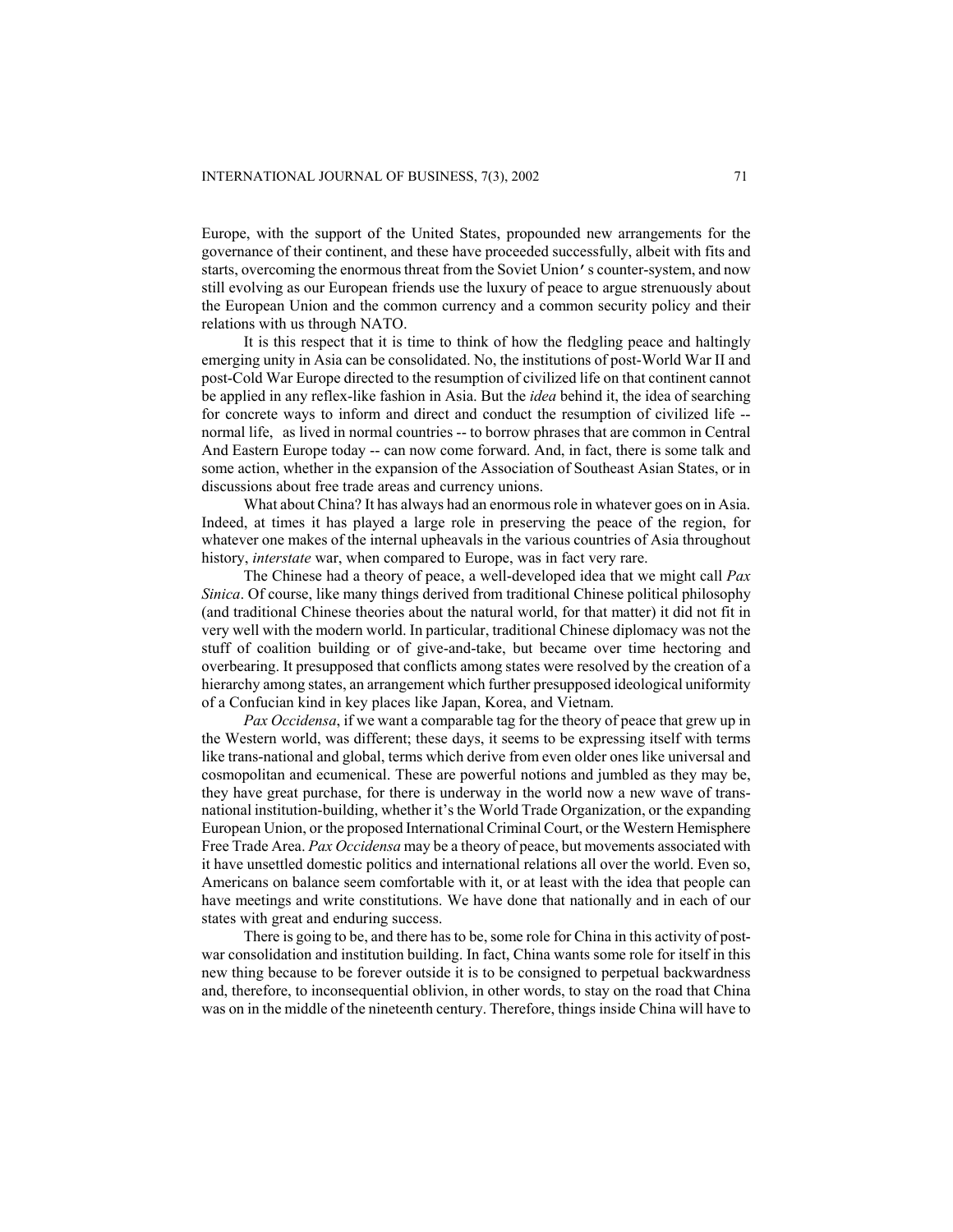change more far more than they already have, in order for the country to connect itself to the New World now under construction.

It is that change which, finally, brings me to my last point, a point that has very much to do with the creation of peace inside China and in the world. I make this point as a reminder, a reminder especially to myself, that even the expensive and painstaking work of defense and deterrence and security is not all we need to do. Yes, war comes from somewhere, but it does not actually originate in seminars at war colleges or schools of international affairs or studies in think tanks. No, the discussion of war and the planning for war are not themselves the causes of war.

Instead, conservatives like me are supposed to look at things from a different angle. For conservatives like my Republican friends and me, politics is *supposed* to be a trailing indicator, not a leading indicator. When we see politics, including even high strategic politics, we are *supposed* to direct our attention to what is transpiring prior thereto, in culture and in ideas. It is Chairman Mao and people like him -- The Left, in other words - who have argued that politics trumps everything. It was the Great Helmsman and his henchmen and his idolizers who brutally, but futilely, tried to place politics in command. And yet the analyses among conservatives, and our accompanying program, including particularly our China policy, actually reheares the more mechanistic view of things we criticize our liberal friends for.

For example, when I read about the discussions inside China's war colleges or about China's growing military budgets or about the deployment of its military forces, I like to think I worry about them in a way that a reasonable man ought to worry about them. And so I want my political leaders to see to our security arrangements with other countries, to the maintenance and to the improvement of our own military forces, to the development and deployment of effective defenses against ballistic missiles, to initiatives in homeland defense and counter-terrorism, and to all the other things that practical and reasonable people *must* do in today's world.

But the main worry to me is not so much what we can see and observe, whether with our eyesight or our satellites, but rather what lies beneath what we are seeing. *That* is hard to figure out, and even if we could figure it out, it may be infinitely harder to deal with.

To explain what I have in mind, I'm going take off from the analogy that is often drawn between rising China and the rise of Germany and Japan in the last century, and the problems the world had in dealing with them. Yes, China's situation these days resembles that of Germany and Japan, Japan especially, in that the pace of the transformation from the old to the new is rapid, mind-boggling, and hugely disruptive in every respect. In important structural ways, the transformation inside China in the past twenty years resembles what happened in Japan between, say l910 and l930 -- rapid urbanization, rapid economic growth, societal dislocation of every sort including, well, rapid Americanization, in the sense that consumer products, and life styles, and popular culture and even high culture fell under the spell of the up-to-date.

We now know that Japanese intellectual and artistic and cultural life did not handle the stress very well at all. Many Japanese began to develop, and then to become obsessed about, ultimately dangerous and destructive notions about themselves and who they were and how they ought to live in the world and how they ought to relate to the world. And for the rest of the world, need I say the Western world in particular? the usual work of defense,